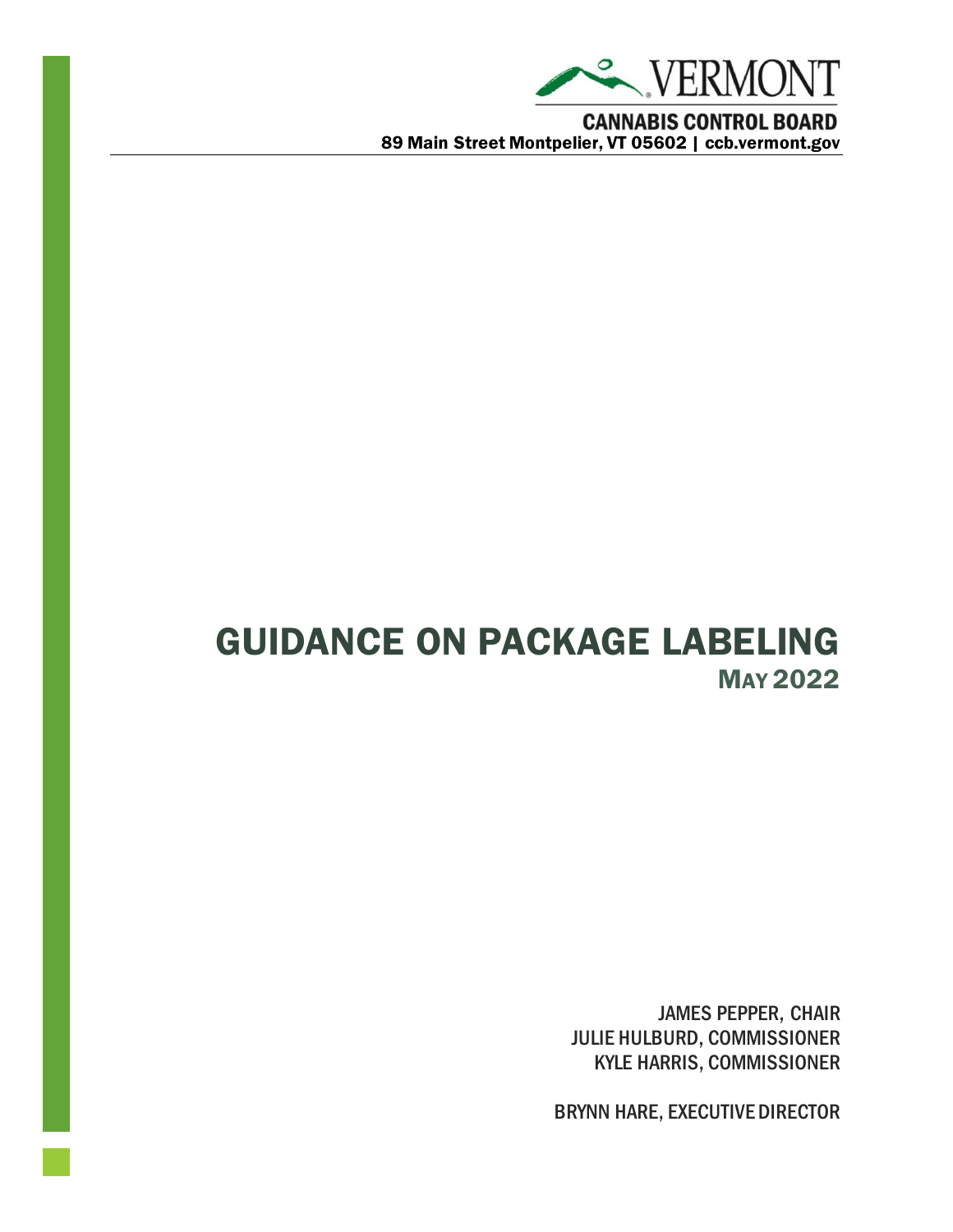# Table of Contents

| Guidance on Avoiding Labels and Packaging that is Appealing to those under 217 |  |
|--------------------------------------------------------------------------------|--|
|                                                                                |  |
|                                                                                |  |
| Cannabis and Cannabis Product Consumer Packaging Guidance Self-Checklist 10    |  |
|                                                                                |  |
|                                                                                |  |
|                                                                                |  |
|                                                                                |  |
|                                                                                |  |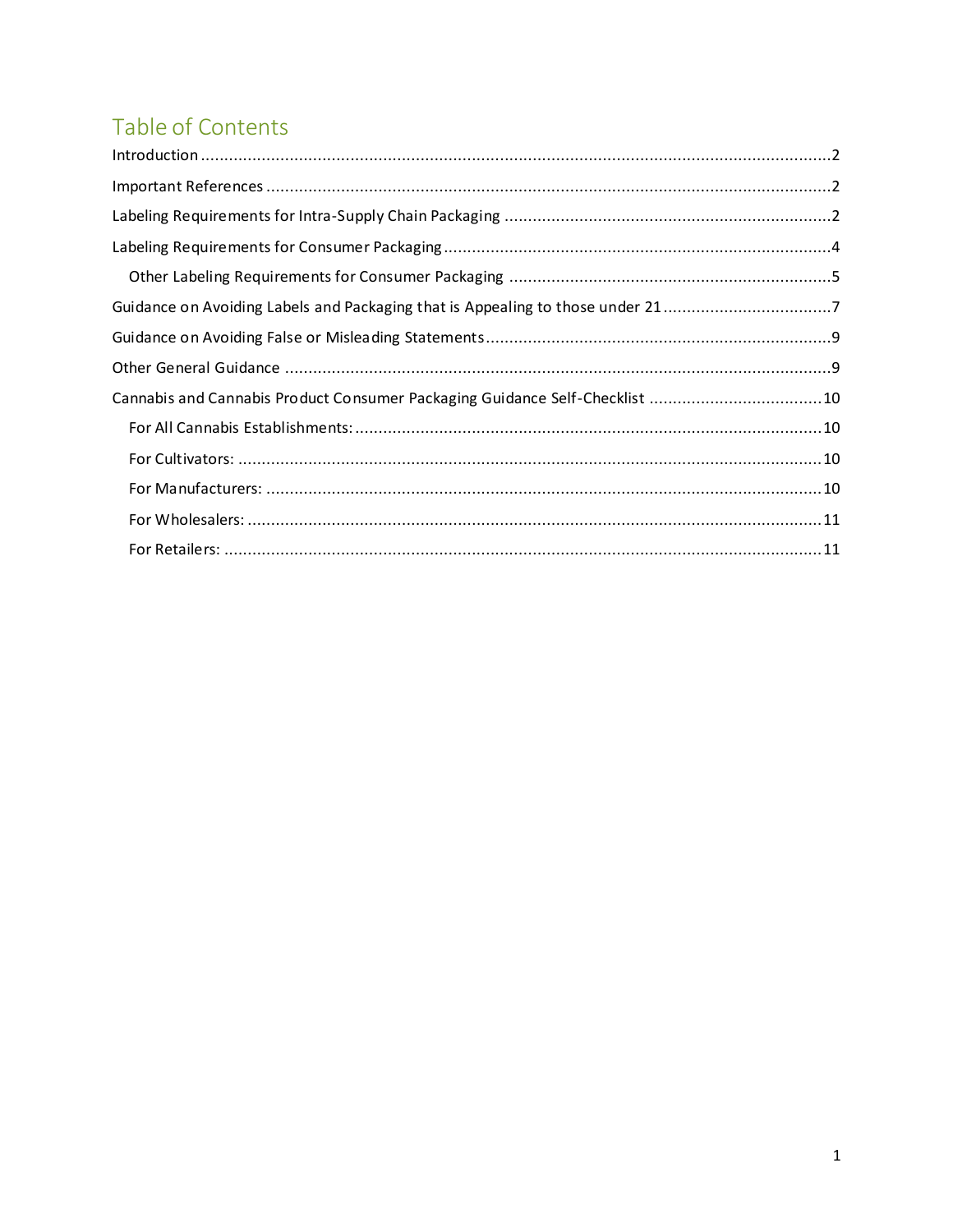# <span id="page-2-0"></span>Introduction

This guidance is provided for Cannabis Establishments seeking to understand their responsibilities related to warning labels, marketing, and branding for packaging cannabis products.

This document is only guidance. Cannabis Establishments should read the related sections o[f 7 V.S.A.](https://legislature.vermont.gov/statutes/chapter/07/033) [Chapter 33](https://legislature.vermont.gov/statutes/chapter/07/033) and [Board Rule 2](https://ccb.vermont.gov/sites/ccb/files/2022-03/Rule%202%20-%20Regulation%20of%20Cannabis%20Establishments.pdf) to fully understand packaging requirements.

This is should not be taken as legal advice. If cannabis establishments have questions regarding their legal responsibilities, they are encouraged to consult their legal counsel.

### <span id="page-2-1"></span>Important References

Vermont law requires that all cannabis and cannabis products sold to consumers meet specific requirements. Those requirements are further outlined in [Board Rule 2](https://ccb.vermont.gov/sites/ccb/files/2022-03/Rule%202%20-%20Regulation%20of%20Cannabis%20Establishments.pdf) and in 7 V.S.A. [Chapter 33.](https://legislature.vermont.gov/statutes/chapter/07/033)

### Intra-Supply Chain Packaging vs. Consumer Packaging

Board rules treat packaging within the supply chain (intra-supply chain) and consumer packaging differently. Intra-supply chain packaging is for cannabis and cannabis products that are being transferred between licensees along the supply chain. Consumer packaging is for cannabis and cannabis products that will be sold directly to customers at retail establishments.

### Warning and Symbol Files

Required warning language and symbols are outlined further in this guide. High definition vector files and raster files of the required symbols and the content of the necessary warning label are available on the Cannabis Control Board website in the "warning labels" section of our guidance page: <https://ccb.vermont.gov/guidance>

#### Helpful Tool for Evaluating Packaging: Consumer Packaging Checklist

For cannabis establishments evaluating their consumer packaging for compliance with the relevant laws and regulations, a checklist at the end of this document provides guidance on whether packaging is compliant.

## <span id="page-2-2"></span>Labeling Requirements for Intra-Supply Chain Packaging

The information in this section is about packaging requirements as a product moves within the supply chain. *It is not about packaging that is intended for sale to consumers.* For example, this section will apply when cannabis flower is transferred from a cultivator to a manufacturer to be made into a tincture. When cannabis or cannabis product will be sold directly to consumers, the Labeling Requirements for Consumer Packaging section will apply.

When products are transferred from one licensee to another within the supply chain, packaging must include the required warning label and symbols, and clearly identify the package contents. For example, the packaging must say the common name of the item, such as flower, tincture, butter, or oil, if that is what is contained within the package. Further, the package must be labeled with the required symbols precisely as prescribed by Rule 2.2.10: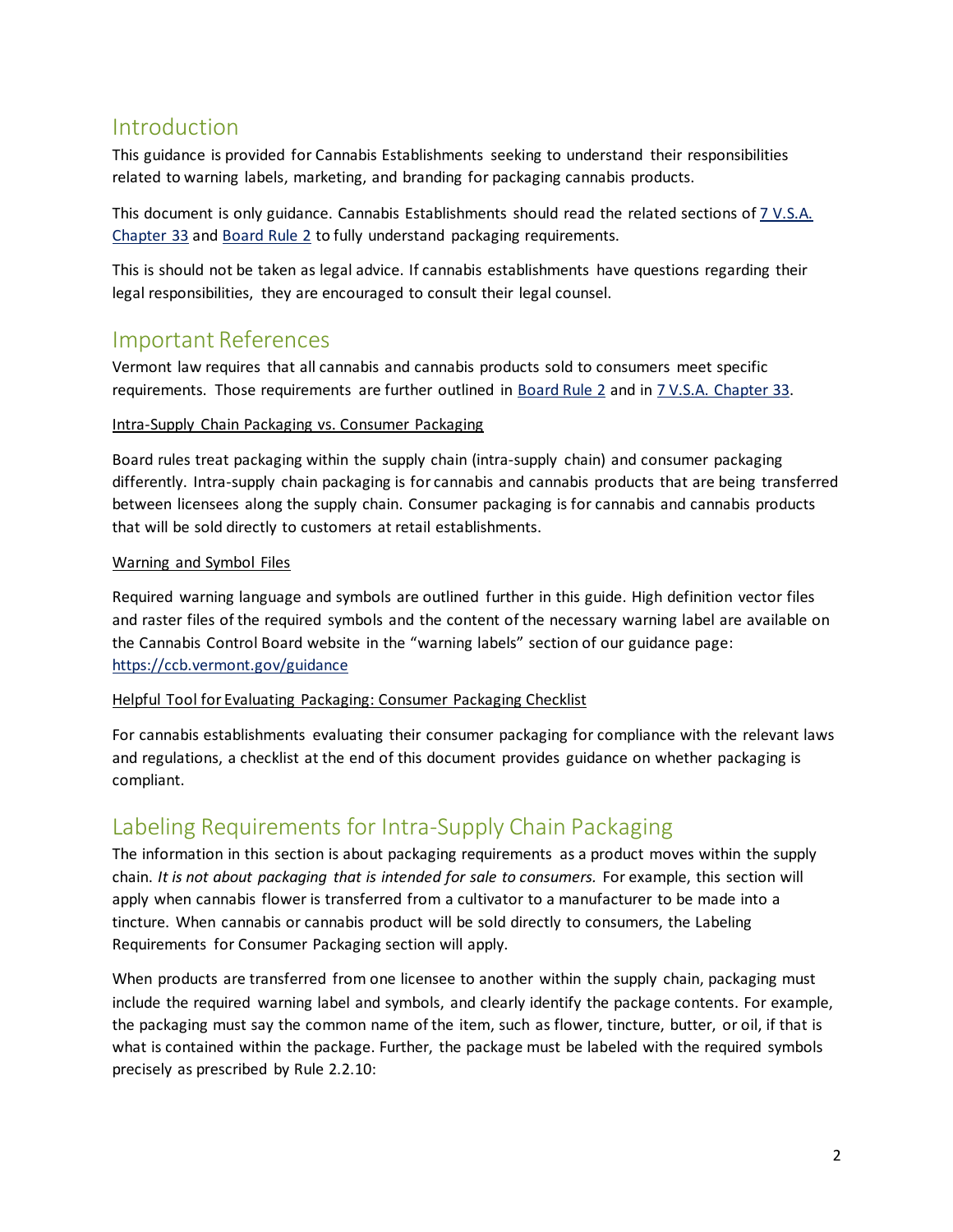

Symbol Size and Color for Intra-Supply Chain Packaging:

For all packaging, the symbols must be at least .5" X .5". The required colors are as follows:

Black: (CMYK) 0,0,0,100 Red: (CMYK) 0,95,100,0 Red: (Pantone) PMS 485

Vector (PDF file – EPS available upon request) and raster (PNG) files of these symbols are available from the [Cannabis Control Board](https://ccb.vermont.gov/guidance) website.

Intra-supply chain packaging must not have false or misleading statements. It may not display images that are likely to be appealing to minors or those under 21. Packaging may not use toys, inflatables, movie characters, cartoon characters, child-friendly depictions of food, or other consumables. Packaging may not have any image depicted in any manner likely to be appealing to minors or anyone under 21. More information about avoiding labeling and packaging that appeals to minors appears in section IV. of this guidance.

Each license type has specific requirements for labeling products transferred within the supply chain. Here are the requirements by license type.

For Cultivators, Intra-Supply Chain Packaging Must:

- Prominently display the required warning symbols discussed above (and prescribed in 2.2.10(b))
- Identify the content of the package (i.e., flower, oil, butter, tincture, etc.)
- Be free from false or misleading statements
- Not appeal to persons under 21
- Include the name and registration number of the cultivator
- Include the strain, variety, and potency of the cannabis contained in the package
- Include a "produced on" date, which is the date the cultivator finished producing the cannabis

For Manufacturers, Intra-Supply Chain Packaging Must:

- Prominently display the required warning symbols discussed above (and prescribed in 2.2.10(b))
- Identify the content of the package (i.e., flower, oil, butter, tincture, etc.)
- Be free from false or misleading statements
- Not appeal to persons under 21

For Wholesalers, Intra-Supply Chain Packaging Must:

- Prominently display the required warning symbols discussed above (and prescribed in 2.2.10(b))
- Identify the content of the package (i.e., flower, oil, butter, tincture, etc.)
- Be free from false or misleading statements
- Not appeal to persons under 21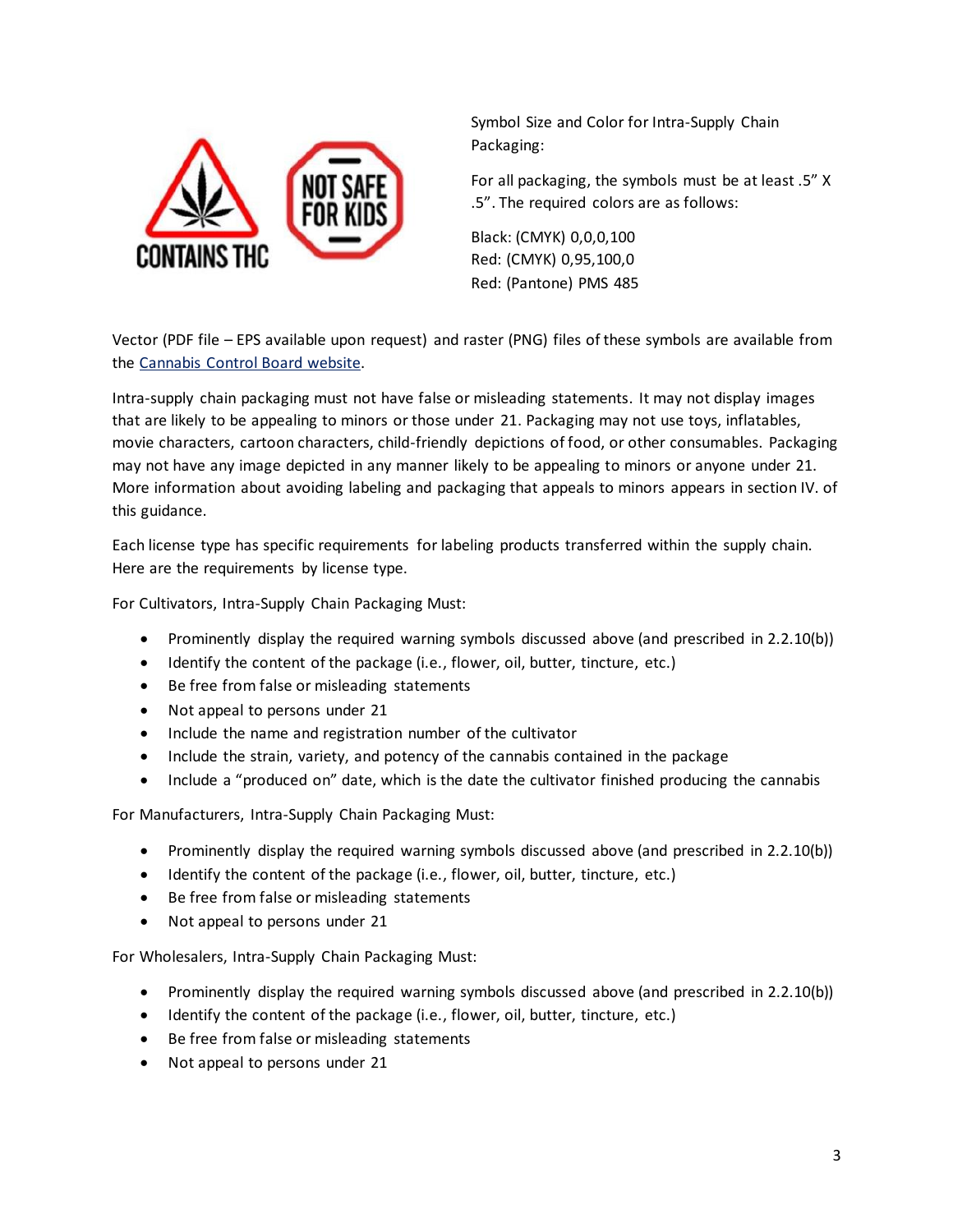# <span id="page-4-0"></span>Labeling Requirements for Consumer Packaging

Cannabis that is for sale to consumers must be packaged in child-deterrent packaging that is reusable and not plastic. Cannabis products that are for sale to a consumer must be packaged in child-resistant, opaque packaging that is reusable and not plastic. A waiver to use packaging that is not plastic may be available under certain conditions. Guidance on packaging materials is available [on the CCB website.](https://ccb.vermont.gov/guidance)

To assist Cannabis Establishments that are evaluating their packaging for cannabis and cannabis products that will be sold to consumers, there is a checklist at the end of this guidance document.

There are at least two warning labels and two symbols that must be on products that are packaged for sale to consumers. All cannabis and cannabis products packaged for sale to consumers must include the specific warning labels in Rule 2.2.10. The warning labels must read as they do in the Rule with the exact wording, italics, bolding, and all caps lettering.

1. Warning Labels: The first warning label is a narrative health warning that says:

Cannabis has not been analyzed or approved by the Food and Drug Administration (FDA). For use by individuals 21 years of age and older or registered qualifying patient only. KEEP THIS PRODUCT AWAY FROM CHILDREN AND PETS. DO NOT USE IF PREGNANT OR BREASTFEEDING. Possession or use of cannabis may carry significant legal penalties in some jurisdictions and under federal law. It may not be transported outside of the state of Vermont. The effects of edible cannabis may be delayed by two hours or more. Cannabis may be habit forming and can impair concentration, coordination, and judgment. Persons 25 years and younger may be more likely to experience harm to the developing brain.

It is against the law to drive or operate machinery when under the influence of this product. National Poison Control Center 1-800-222-1222.

Vector and raster image files of this warning is available from the [Cannabis Control Board website.](https://ccb.vermont.gov/guidance) This warning may be printed in 10-point font Times New Roman, Helvetica, Ariel, or another font size easily readable by the average consumer. The language, italics, bolding, and capitalization of words must appear on the package as it appears above and in the Rule. They must be on the outermost part of the consumer packaging; this is sometimes referred to as the marketing level packaging. For example, if a product is packaged in a wrapper, and the wrapped item is packaged in a box with the licensee's branding, the box must contain the above warning label.

The health warning may appear on the packaging in any of the following ways:

- It may be printed directly on the packaging,
- It may be printed on the inside of a peel-away label that is affixed to the packaging
- It may be attached with a sticker. If this option is chosen, the sticker must be attached to the packaging in such a way that it cannot be easily peeled off. The sticker may be connected in such a way that it appears like a tag on the packaging.
- It may be attached in another way that is secure so that the warning label cannot be easily removed from the packaging and that it can be seen clearly by the consumer.
- 2. All product packaging must also include the following general warning label, including capitalization in at least 10pt font in bolded Times New Roman, Helvetica, or Ariel: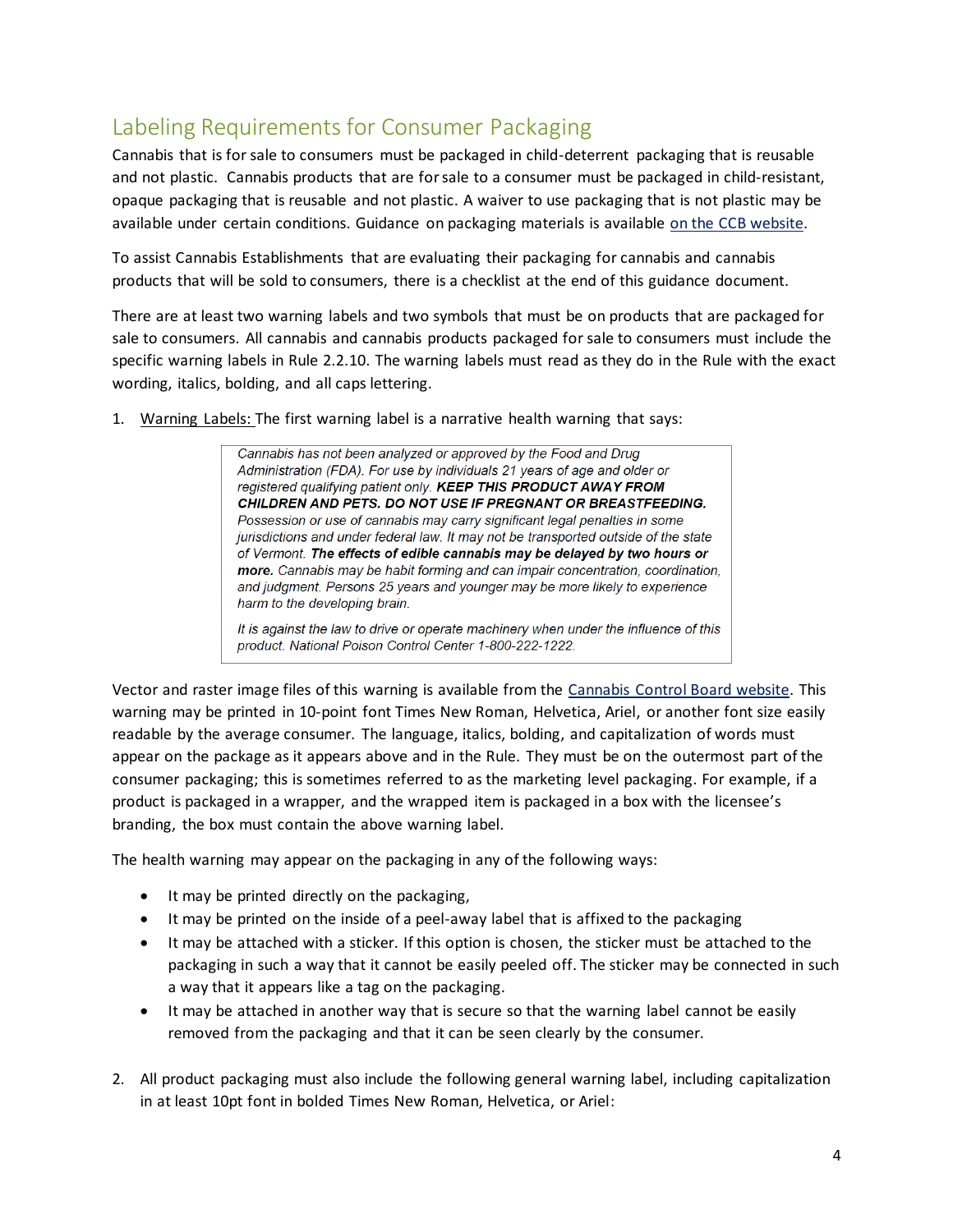#### **KEEP OUT OF REACH OF CHILDREN**

This warning must be prominently displayed on the packaging. It cannot be under a peel away or attached with a tag. Consumers must be able to read this label on the outermost, marketing-level layer of packaging.

3. Finally, products that contain multiple servings must have the following warning label in at least 10pt font in bolded Times New Roman, Helvetica, or Ariel:

### **INCLUDES MULTIPLE SERVINGS**

This warning must be prominently displayed on the packaging. It cannot be under a peel away or attached with a tag. Consumers must be able to read this label at the outermost, marketing level layer of packaging.

#### Symbols:

These warning symbols must also appear on all products packaged for sale to consumers. These symbols must be prominently displayed, clear, and readable by the average consumer. They may not be covered or hidden by branding or artwork on the packaging in any way. They must appear in color, size and content exactly as required by Rule 2.2.10. .



Symbol Size and Color for General Packaging:

For all packaging the symbols must be at least .5" X .5" The required colors are as follows:

Black: (CMYK) 0,0,0,100 Red: (CMYK) 0,95,100,0 Red: (Pantone) PMS 485

The symbol must be 25% of the serving's height and width for edible packaging but not less than .25" X .25" for items packaged as a single serving. For example, edibles are separately wrapped in single servings within an outer layer of packaging.

Vector and raster files of these symbols are available from the Cannabis Control Board.

### <span id="page-5-0"></span>Other Labeling Requirementsfor Consumer Packaging

Each license type has specific requirements for labeling packaging that will be sold to consumers. Here are the requirements by license type.

For Cultivators packaging cannabis flower for retail sale or Retailers selling cannabis flower, Product Packaging for Consumers Must:

• Prominently display the required health warning and warning labels and symbols discussed above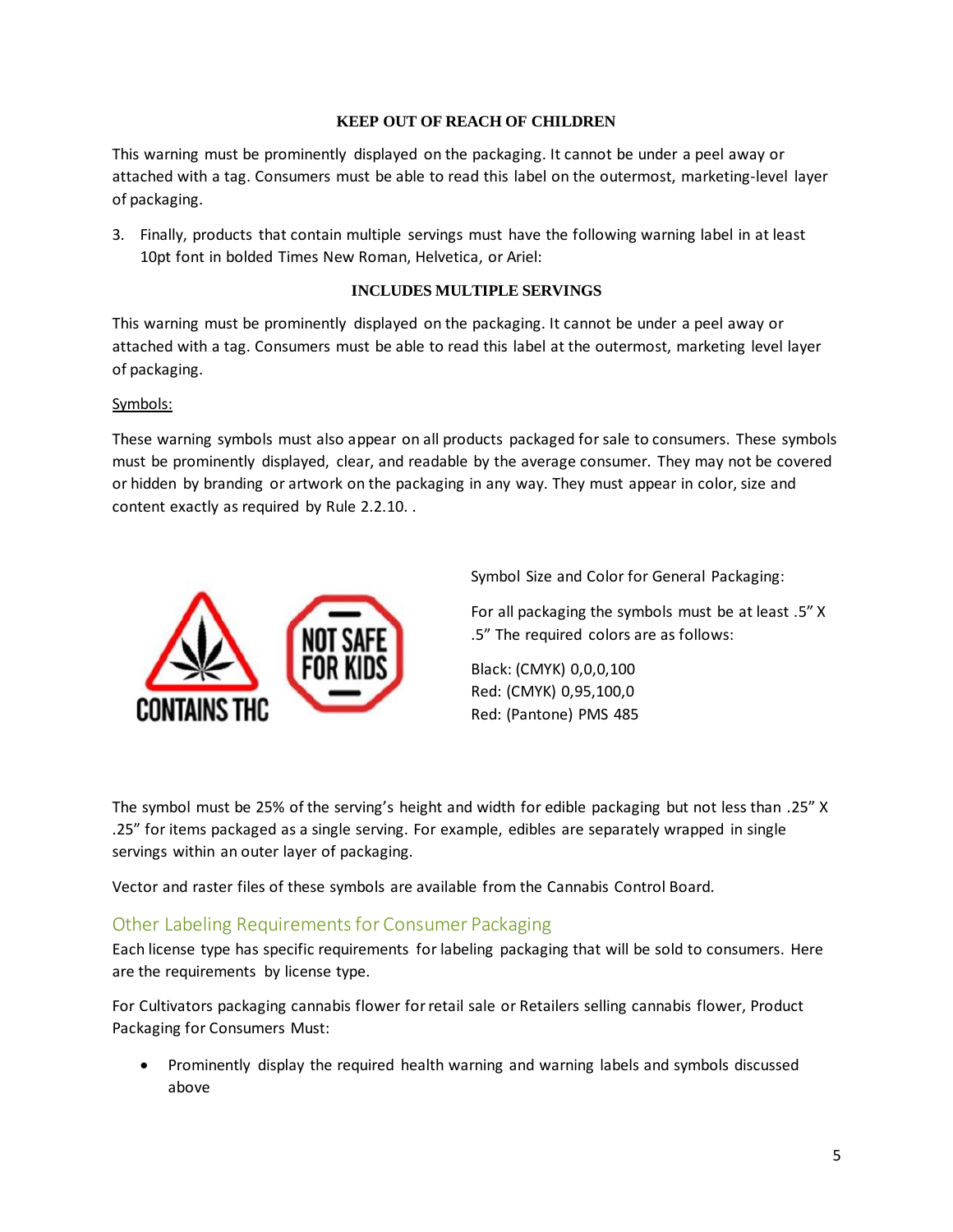- Identify the contents of the package (i.e. flower, shake)
- Be free from false or misleading statements
- Not appeal to persons under 21
- Include the name and registration number of the cultivator
- Include the strain, variety and potency of the cannabis contained in the package
- Include a "produced on" date, which is the date the cultivator finished producing the cannabis
- Include a web address or QR code that links to the test results of the content product packaged

For Manufacturers packaging cannabis products for retail sale or Retailers selling cannabis products, Product Packaging for Consumers Must:

- Prominently display the required health warning and warning symbols discussed above
- Identify the content of the package (i.e. flower, oil, butter, tincture, cookie, water, salve etc.)
- Be free from false or misleading statements
- Not appeal to persons under 21
- Include additional labeling as required for consumable or non-consumable products outlined below.
	- o Consumable Products must also:
		- Include the number of 5 milligram or less servings in the package up to a maximum of 50 milligrams per package
		- Ensure that the 5 milligram or less servings are easy for consumers to measure, either by clear and visible markings on the product or by physical separation of the servings
		- Include a "produced on date" that indicates the date that production of the product was finished
		- Include a "best if used by date"
		- Include a statement about the length of time it typically takes for the product to take effect
		- Include a web address or QR code that links to the test results of the content product packaged
	- $\circ$  Include any other relevant requirements for labeling food outlined by the Department of Health for edible or drinkable food products. Non-Consumable Products must also have:
		- A label that indicates the product is not for consumption
		- A list of ingredients used in production, such as scents and additives
		- Warnings of common irritants

For Wholesalers, Product Packaging for Consumers Must:

- Prominently display the required health warning and warning symbols discussed above
- Identify the content of the package (i.e. flower, oil, butter, tincture, flower, lotion etc.)
- Be free from false or misleading statements
- Not appeal to persons under 21
- Include additional labels as required and outlined below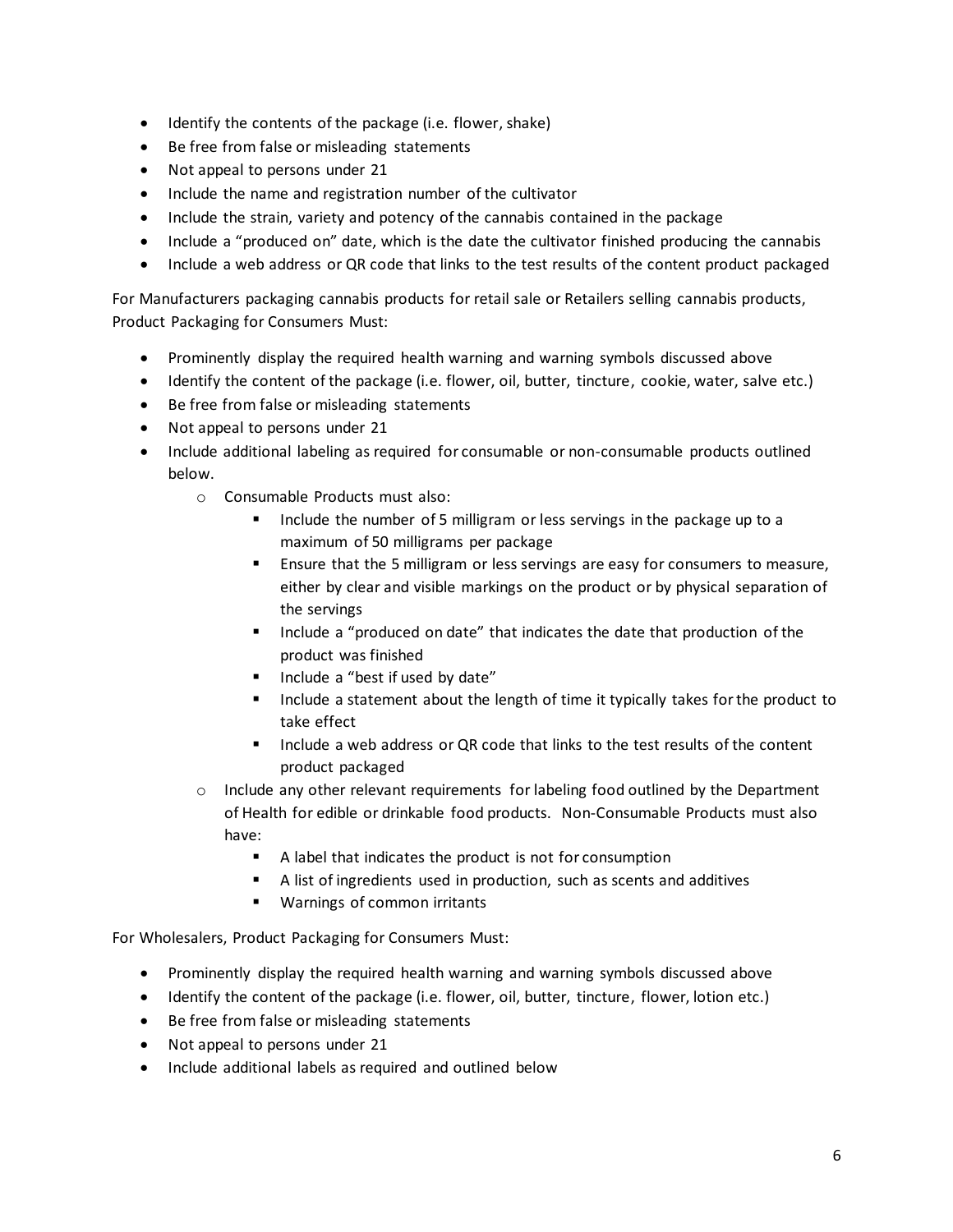When the packaged item is cannabis flower, meaning it has not been made into another product such as an oil or butter, packaging must include:

- the name and registration number of the cultivator
- the strain, variety and potency of the cannabis flower contained in the package
- a "produced on" date, which is the date the cultivator finished producing the cannabis
- a web address or QR code that links to the test results of the packaged content

When the packaged item is a cannabis product and it is consumable, meaning that it has transformed from flower into something such as an edible or tincture, packaging must :

- Include the number of 5 milligram or less servings in the package up to a maximum of 50 milligrams per package
- Ensure that 5 milligram or less servings are easy for consumers to measure, either by clear and visible markings on the product itself, by physical separation of the servings, or by clear and visible markings on the packaging that allow the consumer to separate the product into measured servings (like a dropper)
- Include a "produced on date" that indicates the date that production of the product was finished
- Include a "best if used by date"
- Include a statement about the length of time it typically takes for the product to take effect
- Include a web address or QR code that links to the test results of the content product packaged
- Include any other requirements for labeling food outlined by the Department of Health for edible or drinkable food products .

When the packaged item is a cannabis product and it is not consumable, meaning that it has transformed from flower into something such as a lotion or salve, packaging must include:

- A label that indicates that the product is not for consumption.
- A list of the ingredients used in production, such as scents and additives and warnings of other common irritants.

# <span id="page-7-0"></span>Guidance on Avoiding Labels and Packaging that is Appealing to those under 21

State law requires that labeling and packaging of cannabis and cannabis products not appeal to youth or persons under 21 years of age. Further, Cannabis Control Board Rule 2.2.9 further defines this by stating that cannabis and cannabis products "not use objects, such as toys, inflatables, movie characters, cartoon characters, child-friendly depictions of food or other consumables, or include any other display, depiction, or image designed in any manner likely to be appealing to minors or anyone under 21 years of age."

This section of guidance is intended to further explain what those restrictions mean.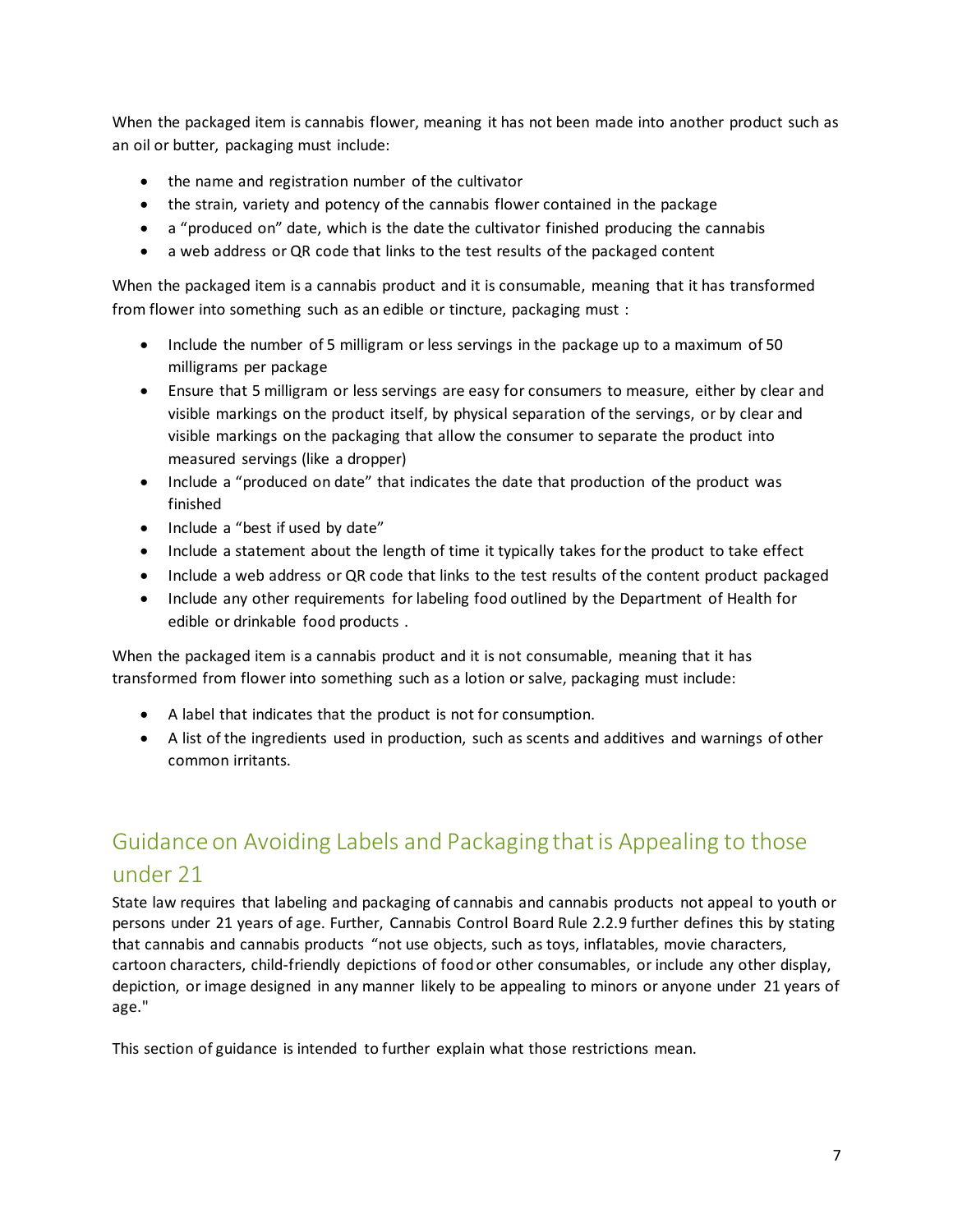First, it's important to note that packaging and labeling as discussed in this guidance is not limited to general artwork on a package or label. It also includes any branding or logos that appear on the package or label of cannabis and cannabis products.

To ensure that a package does not appeal to children or those under 21, cannabis establishments should ensure that packaging, labeling, branding and logos do not:

- Depict a person who appears to be under 21 years of age
- Use cartoons, images, objects, or characters that are commonly marketed to children and youth under 21
- Use items that are generally more attractive to children and persons under 21 than to adults.

For the purpose of this guidance, the term cartoon is not meant to describe a particular style of artwork, but rather the content of the artwork. When evaluating whether a package, label, logo, or branding of a package could be a cartoon that appeals those under 21 cannabis establishments should evaluate and ensure that it does not:

- Comically exaggerate typical human features
- Attribute human or superhuman characteristics to animals, plants, or other objects. Cartoons appealing to children often use an anamorphic technique to give animals and inanimate objects, or non-human objects, human identities. To be compliant with rule and law, this should be avoided.
- Use fonts that are typically used to attract the attention of children and youth.

Finally, for cannabis strain names that are similar to items that are commonly marketed to children, it is recommended that cannabis establishments minimize the presence of the strain name on the packaging as not to unintentionally appeal to those under 21. This can be achieved by including in the strain name in a smaller font with the other required labeling as opposed to featuring the strain name on the package.

### **For example, these packages would** *not* **comply with Vermont's labeling and packaging rules and laws for cannabis:**

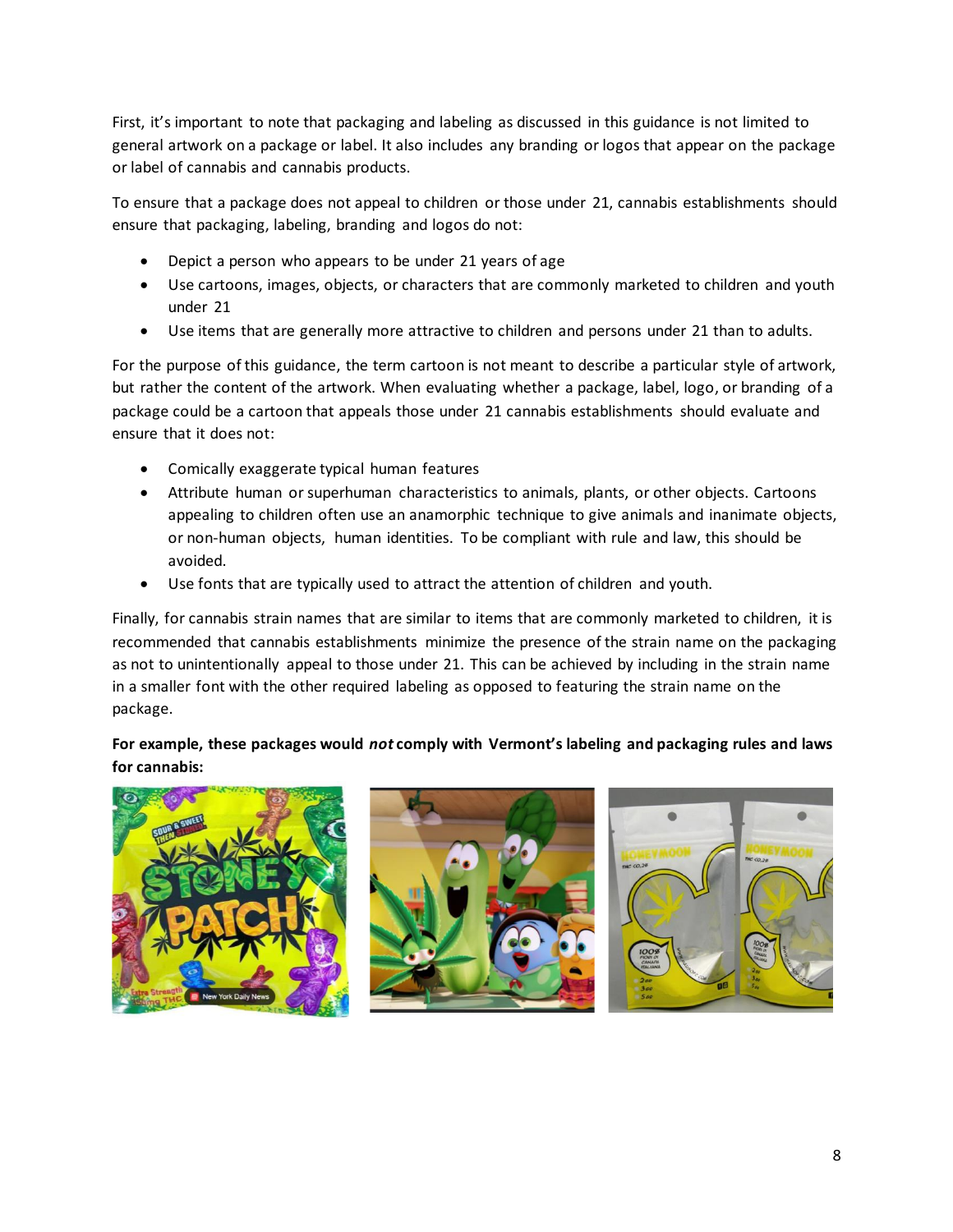**These packages would comply with Vermont's labeling and packaging rules and laws for cannabis:** 



# <span id="page-9-0"></span>Guidance on Avoiding False or Misleading Statements

State law requires that cannabis establishments avoid false or misleading statements on labels and packages. This includes in and branding or logos that appear on packaging. To avoid false or misleading statements, cannabis establishments should avoid statements on the packaging, labeling, branding of packaging or logo that:

- Make claims that cannabis has curative effects.
- Associates the use of cannabis with improving physical or physiological performance or a generally improved lifestyle.

# <span id="page-9-1"></span>Other General Guidance

Cannabis Establishments are advised to avoid any packaging and labeling artwork or general packaging style that closely resembles something that is trademarked.

To assist cannabis establishments that are evaluating their packaging for cannabis and cannabis products that will be sold to consumers, there is a checklist at the end of this guidance document.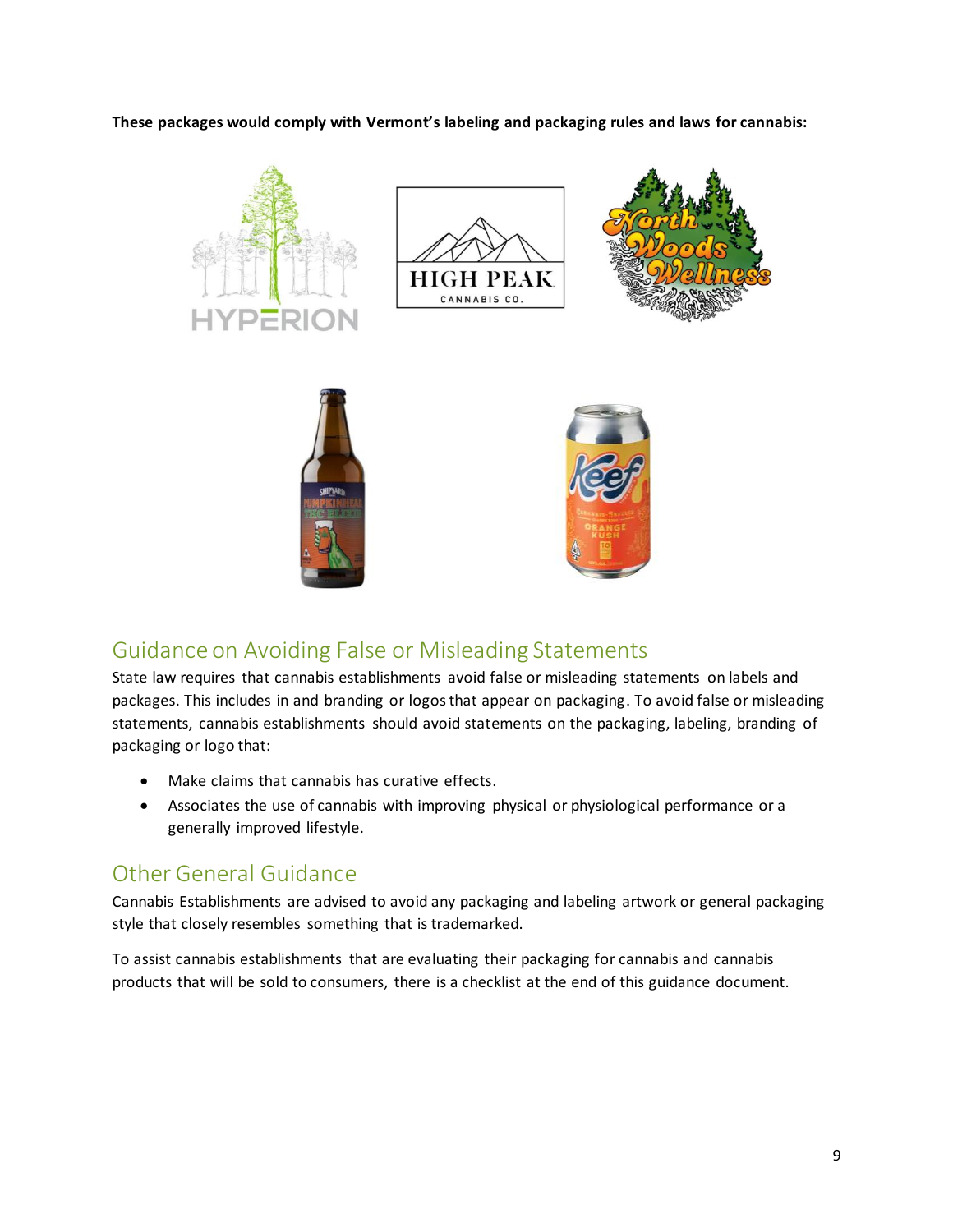# <span id="page-10-0"></span>Cannabis and Cannabis Product Consumer Packaging Guidance Self-

### **Checklist**

This checklist is provided as a helpful tool and quick reference. Before using this checklist, it is important to review the Product Labeling Guidance, Cannabis Control Board Rule 2, and the related statutes in 7 VSA chapter 33.

### <span id="page-10-1"></span>For All Cannabis Establishments:

Before reaching consumers, our cannabis and cannabis product :

- o Is placed in a container prior to reaching retail for consumers
- $\circ$  For cannabis products: is contained in child-resistant, opaque packaging that would be difficult for a child under 5 to open and the cannabis product can not be seen from the outside of the package.
- o For cannabis flower: is contained in a child-deterrent package that is tear resistant and would deter a child under 5 from easily opening the package.
- o Is placed in packaging that is not plastic and is the packaging.
- o Is in a package that is:
	- $\circ$  Labeled with information that does not contain false or misleading information.
	- o Labeled with all of the required warning labels and symbols. Each of which is displayed on the package or label as required by and explained in guidance.
	- o Designed so that the packaging, label, logo or branding do not appeal to minors or anyone under the age of 21 (Details on how to achieve this are included in the guidance).

### <span id="page-10-2"></span>For Cultivators:

Before reaching consumers our packaging and labeling meets all of the requirements outlined for All Cannabis Establishments at the beginning of this check list (above) and is in packaging with a label that:

- o Identifies the content of the package (i.e. flower, shake)
- o Includes the name and registration number of the cultivator
- $\circ$  Includes the strain, variety and potency of the cannabis contained in the package
- $\circ$  Includes a "produced on" date, which is the date the cultivator finished producing the cannabis
- o Includes a web address or QR code that links to the test results of the content product packaged

### <span id="page-10-3"></span>For Manufacturers:

Before reaching consumers, the packaging meets all the requirements outlined for All Cannabis Establishments at the beginning of this check list and is in packaging with a label that:

- $\circ$  Identifies the content of the package (i.e. flower, oil, butter, tincture, cookie, water, salve etc.)
- o For consumable products also have:
	- $\circ$  the number of 5 milligram or less servings in the package up to a maximum of 50 milligrams per package
	- $\circ$  a "produced on date" that indicates the date that production of the product was finished
	- o a "best if used by date"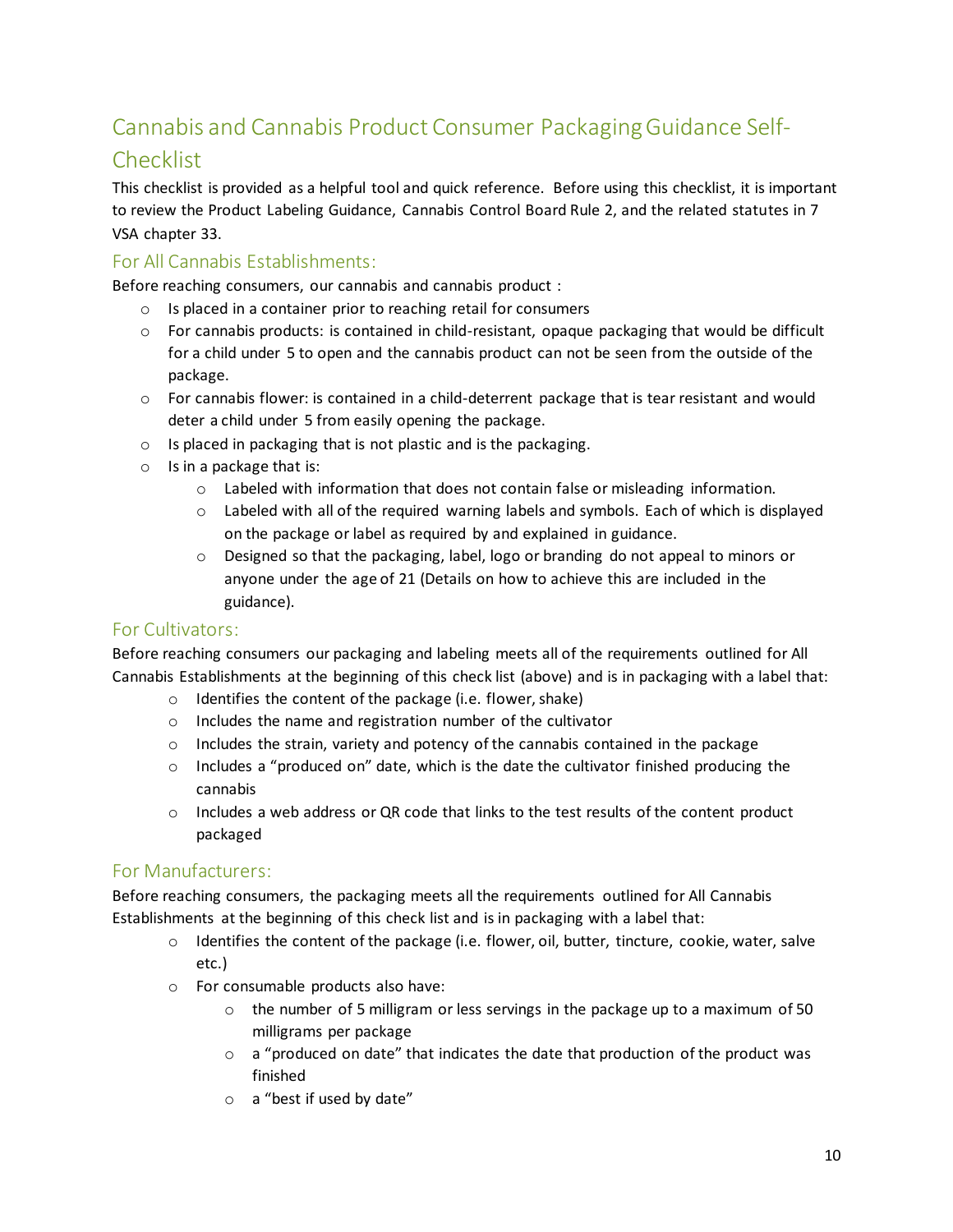- $\circ$  a statement about the length of time it typically takes for the product to take effect
- o a web address or QR code that links to the test results of the content product packaged
- $\circ$  All the required labeling for edible and drinkable products, if applicable, by the department of health. Especially those that include common allergens such as nuts, soy, and eggs.
- o For non-consumable products also have:
	- o A label that indicates that the product is not for consumption.
	- $\circ$  A list of the ingredients used in production, such as scents and additives and warnings of other common irritants.

### <span id="page-11-0"></span>For Wholesalers:

Before reaching consumers, the packaging meets all the requirements outlined for All Cannabis Establishments at the beginning of this check list and is in packaging with a label that:

- o Prominently displays the required warning symbols discussed above
- $\circ$  Identifies the content of the package (i.e. flower, oil, butter, tincture, flower, lotion etc.)
- $\circ$  For cannabis that has not been made into another product such as an oil or butter, includes:
	- o The name and registration number of the cultivator
	- o The strain, variety and potency of the cannabis contained in the package
	- $\circ$  A "produced on" date, which is the date the cultivator finished producing the cannabis
	- $\circ$  A web address or QR code that links to the test results of the content product packaged
- $\circ$  For cannabis products that are consumable, meaning it has transformed from flower into something like such as an oil, butter, cookie, or juice, packaging and labeling includes:
	- $\circ$  The number of 5 milligram or less servings in the package up to a maximum of 50 milligrams per package
	- $\circ$  A "produced on date" that indicates the date that production of the product was finished
	- o A "best if used by date"
	- $\circ$  A statement about the length of time it typically takes for the product to take effect
	- $\circ$  A web address or QR code that links to the test results of the content product packaged
	- o All the required labeling for edible and drinkable products, if applicable, by the department of health. Especially those that include common allergens such as nuts, soy, and eggs.
- $\circ$  For cannabis products that are not consumable, meaning that it has transformed from flower into something like such as a lotion or salve, packaging and labeling includes:
	- o A label that indicates that the product is not for consumption.
	- $\circ$  The ingredients used in production, such as scents and additives and warnings of other common irritants.

### <span id="page-11-1"></span>For Retailers:

Packaging must meet all the requirements outlined for All Cannabis Establishments at the beginning of this check list and is in packaging with a label that:

- o Prominently displays the required warning symbols discussed above
- $\circ$  Identifies the content of the package (i.e. flower, oil, butter, tincture, flower, lotion etc.)
- $\circ$  For cannabis that has not been made into another product such as an oil or butter, includes: